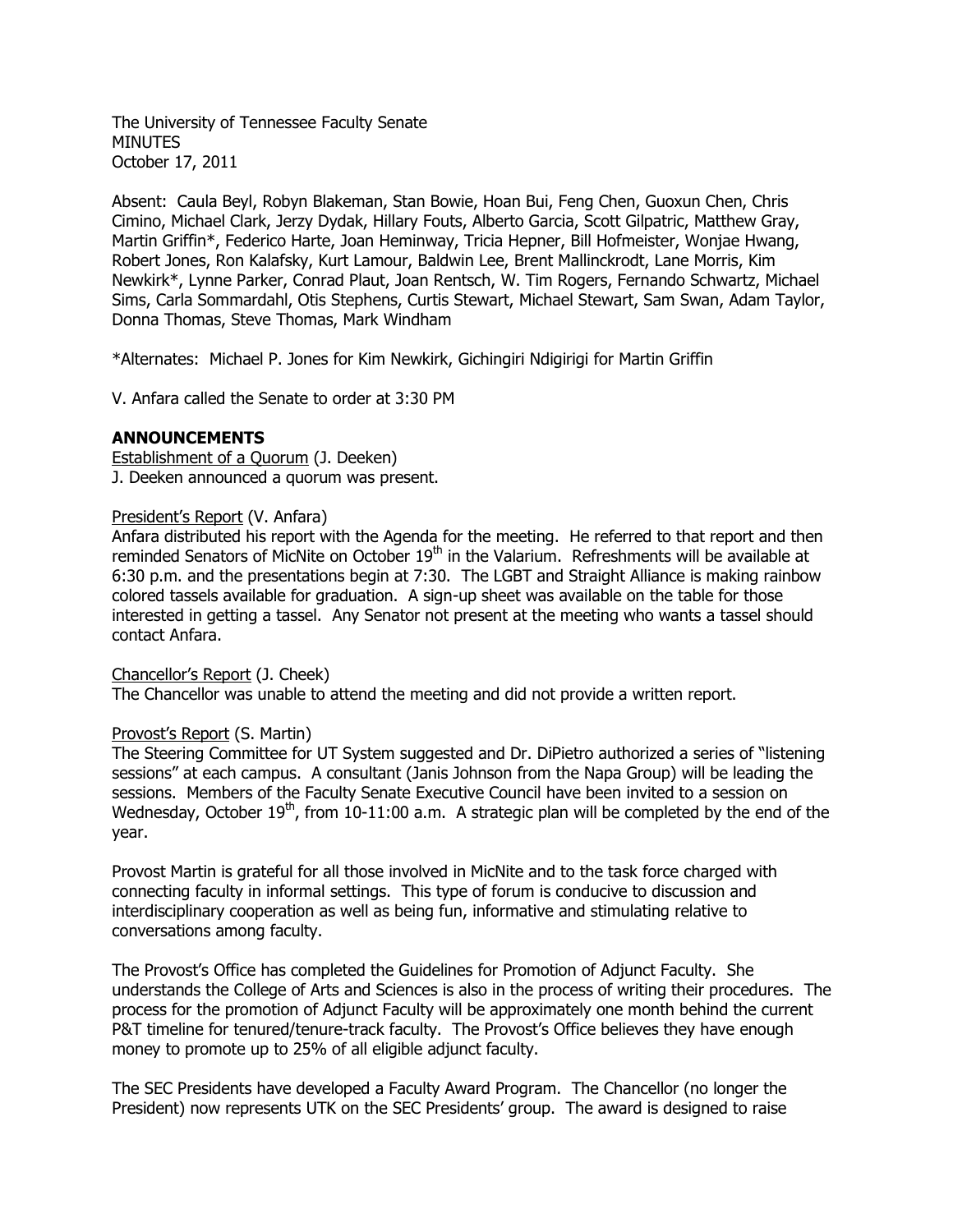awareness of the academic profile of SEC schools by acknowledging faculty excellence. There will be one nominee from each school with an SEC overall winner. The details of the program will be developed this Spring.

SAIS Update: The Provost convened a working group of faculty, students and administrators to try to ensure there will NOT be a large percentage decrease in response rates to the "all digital" SAIS. Media Relations will communicate to the students to help support return rates. Students will receive many notifications through such venues as: UTK portal, BlackBoard, UT TODAY, etc. The students on the working group suggested more draconian actions such as not releasing grades if all evaluations were not completed. The Provost will try the carrot and not "the stick" approach. Faculty members should emphasize the importance of completing the forms. There will be a tool that monitors compliance. UTK will encourage responses from those who have not submitted the forms. A mobile phone app MAY be possible in time to have students complete the evaluations in class.

Recently in email communications from SAIS, additional suggestions for increasing success from students included extra credit or a grade increase given for completing evaluations. These inducements are NOT supported by UTK Administration. L. Rinehart (Chair, Teaching and Learning Council) will continue to work on the issue this year. Research completed at other universities who have gone to digital evaluations shows students will respond to email from the Registrar. Based on that study, students at UTK who have not completed their evaluations will receive a note from the Registrar.

The Faculty Pub will be opening on Thursday, October 20 on an experimental basis. It will be hosted by BridgeView Grill from 4-7:00 p.m. They will be offering beer, wine, appetizers—typical pub food. The Pub is opening in response to the complaints about the lack of a faculty club. The Pub will offer the opportunity for faculty members to meet informally. Since parking for the Grill is across Neyland Drive, faculty are urged to be careful when crossing the street.

D. Birdwell felt that the processes discussed for increasing responses to SAIS would cost a lot of money, but responses could be done for free if they were made mandatory. Martin responded that making the responses mandatory would not be free since computer programming would be necessary. But cost was not the issue. The administration made a philosophical decision not to make responses mandatory. The Provost wants to see if the students will rise to the challenge and take responsibility for the evaluations without force. J. Conant asked why the Administration did not offer extra credit. The Provost responded that grading and requirements for grades are the responsibility of the faculty, NOT the administration.

Anfara announced that the discussion on the UT strategic plan will be held in the Crest Room in the UC on October 19 at 10 a.m. Notify Anfara before Wednesday if you wish to attend the meeting or have suggestions, issues, or ideas to be discussed at the meeting.

## **MINUTES**

### Faculty Senate Minutes

B. Lyons made a correction on the time period mentioned in regard to the Living Wage. The minutes of the September 19, 2011, meeting were moved by P. Carter-Zagorski and seconded by D. Birdwell. The minutes were approved as amended.

### Faculty Senate Executive Council

The minutes of the October 3, 2011, meeting were distributed as an information item.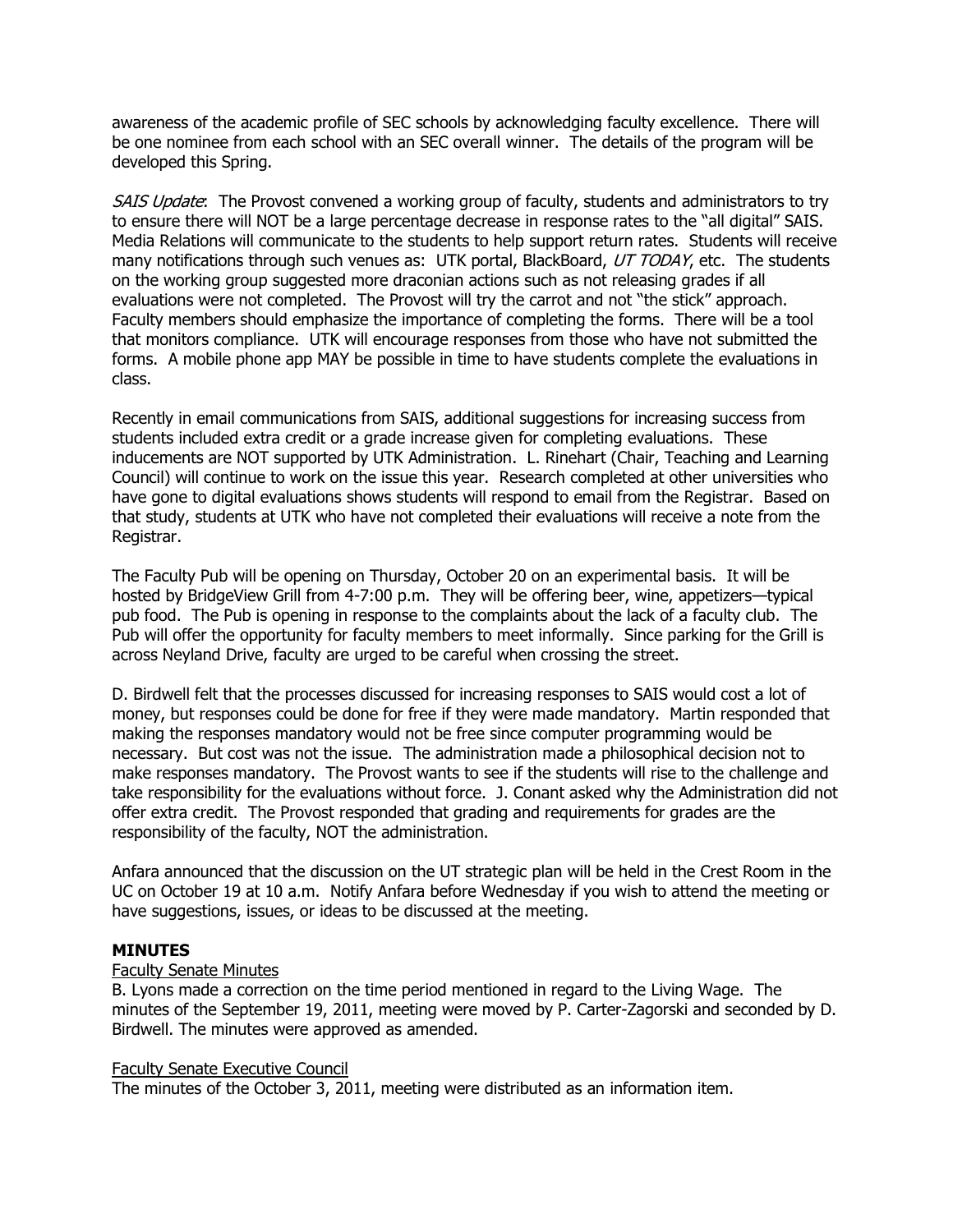# **PREVIOUS BUSINESS**

There was no previous business.

## **REPORTS OF STANDING COMMITTEES**

Faculty Affairs Committee (P. Daves)

P. Daves presented two resolutions from the Faculty Affairs Committee:

- (1) A change to the *Manual for Faculty Evaluation* regarding reappointment of lecturers. The Appendix states that the letter of reappointment comes from the Provost. In practice, the letter comes from the Department Head. The change was to align the *Manual* with practice by stating the letters would come from the Department Head. The motion passed unanimously.
- (2) A change to the *Manual for Faculty Evaluation* regarding external evaluation letters. The change was requested by the Provost's Office and the Committee agreed. The Manual currently states that letters must be received in paper unless extraordinary circumstances make that impossible. The proposed changed allowed for digital or paper receipt. C. Shepardson asked about letters received in PDF versus Microsoft Word. Daves replied that there is only a requirement of a signature. If a signature exists on the letter, the program used to create it does not matter. Birdwell recommended that no change to the current wording needs to be made to cover different computer programs. Birdwell did recommend that the wording be changed to say that all versions of the letter be retained in the documentation. Daves accepted that as a friendly amendment. The motion as amended passed unanimously.

### Graduate Council (M. Zemel)

M. Zemel thought that the Senate had approved all minutes. Anfara stated the minutes of the September 8, 2011, meeting were pending and posted on the web site. Daves moved acceptance of the minutes as posted; Birdwell seconded. The minutes were approved as posted.

### Nominations and Elections (S. Thomas)

In the absence of S. Thomas, V. Anfara announced D. Patterson had been elected to be the UTFC representative to the UT Faculty Senate in the second round of voting.

Anfara also brought forward the proposed dates for both Faculty Senate and Faculty Senate Executive Council meetings for the academic year, 2012-2013. He stated the Executive Council had already studied and accepted the dates, including the Executive Council meeting scheduled on a Wednesday. The proposed dates were accepted unanimously.

### Undergraduate Council (G. Kaplan)

The Undergraduate Council did not meet prior to this meeting. There were no minutes to approve.

### **NEW BUSINESS**

#### Academic Affairs and Student Success (I. Lane)

India Lane, Assistant Vice President in the Office of Academic Affairs and Student Success, addressed the Senate about her new role in the System Office. She is responsible for Academic Affairs and Student Success. She is visiting all UT campuses to talk about her role. Her Department facilitates communication between the campuses and agencies such as the Board of Trustees and THEC. Visit<http://www.tennessee.edu/system/academicaffairs/> for a more complete listing of their roles. Her office has responsibility for being a resource for institutional research, hosting UT online Programs, UT Press, academic policy issues, UT Strategic Plan and mission statements, and is the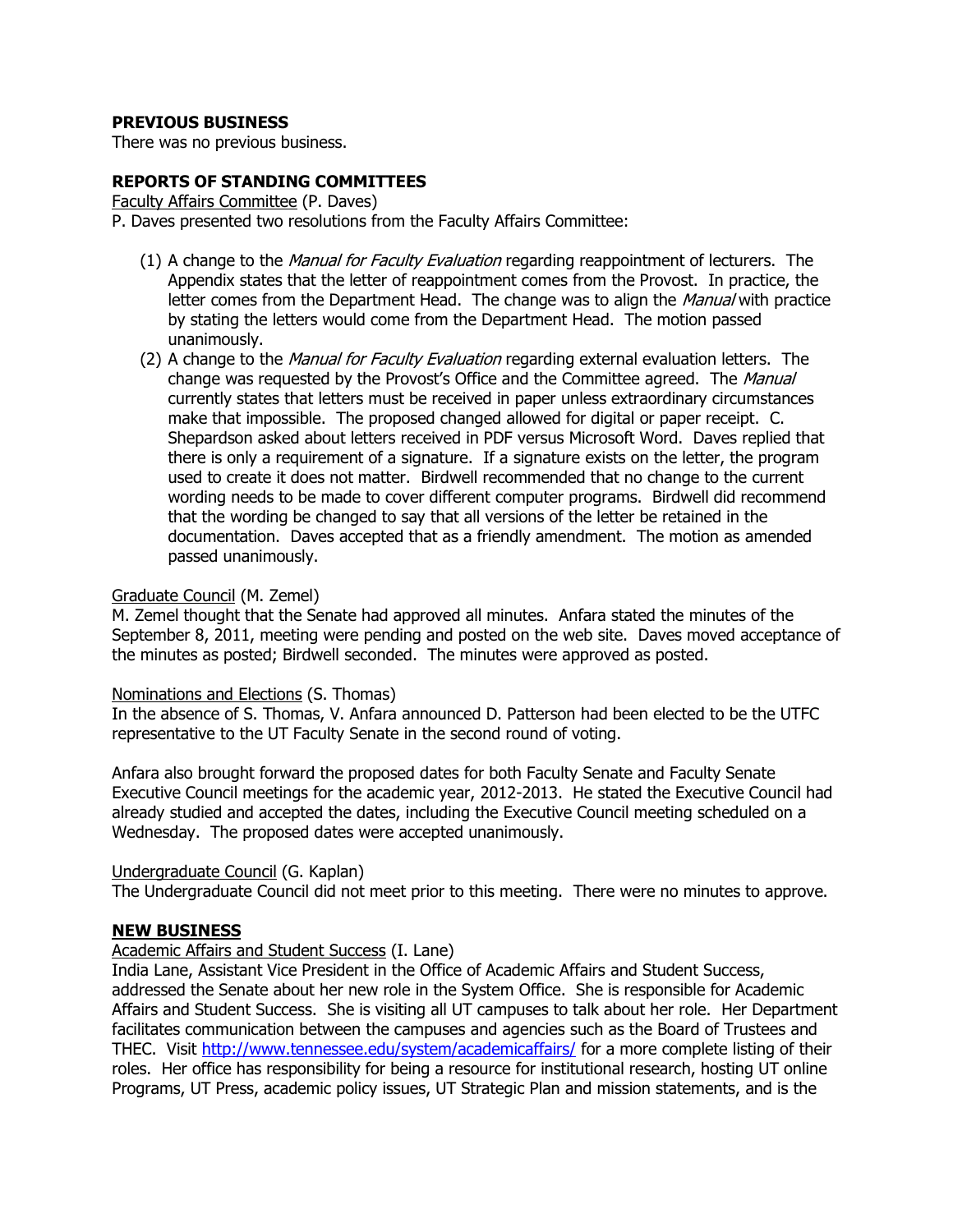liaison and compliance office for UT, Board of Trustees, state, regional, and federal agencies. She then described what they do for these units.

For the Board, they provide staff support and act as their liaison between the university and the Academic Affairs and Student Success Committee of the Board. They facilitate Board review and approval of *Faculty Handbook* revisions, new programs, tenure and expedited tenure, and academic program inventory.

Her office is the campus liaison with THEC. They work with THEC on Program Development, Legislative agenda and grants/state-wide programs.

Examples of other agencies they work with are Tennessee Student Assistance Commission, the Southern Association of Colleges and Schools (Commission on Colleges), Southern Regional Education Board (Academic Common Market), the US Department of Education and College Board (ACT).

For the University President, they advise on policy, collect and distribute data, respond to questions, create white papers on state-wide issues, and develop legislative relationships and responses.

They are a resource and facilitator for faculty appointments and handbooks, academic policy or issues and student policies. The office provides staff support and facilitates system-wide groups such as the UT Faculty Council and the University Student Council. They also review all faculty appeals.

Academic Affairs and Student Success recently sponsored the Faculty Handbook Retreat. In that meeting the attendees looked at the entire process of revising the *Handbook*. One result is that a group is working on a digital tracking method for *Handbook* changes that parallels the faculty review/evaluation model. Other recent activities included focusing on institutional research, UT Library cost-sharing/saving initiative and the UT Press study and recommended actions. In addition, the Office acts as a Liaison and facilitator for the University Faculty Council, reviews new program proposals and monitors program integrity in the Higher Education Act. The UT Press Study show the Press fresh, engaged, relevant to the campus. They want to use leverage from this to increase productivity and cost effectiveness.

Katie High, another member of Academic Affairs and Student Success, was a major force in working out the transfer paths which were mandated by the Complete College Act. She is also working on the Tennessee Lottery stabilization project. Other projects related to the Complete College Act that the Office is working on are using system and campus IT departments to work to identify students who were very close to graduation when they dropped out. After identification, the students will be contacted by the Office with the hope they will return and complete their degree.

Lyons commented that there has been a push to have more conversation across campuses and hopes this will continue. Lane responded that, having worked on the Agricultural Campus, she is more familiar with the UTK campus, but hopes to become engaged with all campuses. The Office wants to be perceived as facilitators. This wording implies the Office is "on our side" and is available to help us figure out how to do what the campuses do what they want to do—as long as it is legal. They will help move initiatives more quickly through the system.

D. Teeter commented that the UT Press has a distinguished reputation. Lane responded that the charge from President DiPietro was to discuss how the Press would respond to changes and events in the future. Any comments should be sent to K. High. Teeter asked how many of the Top 25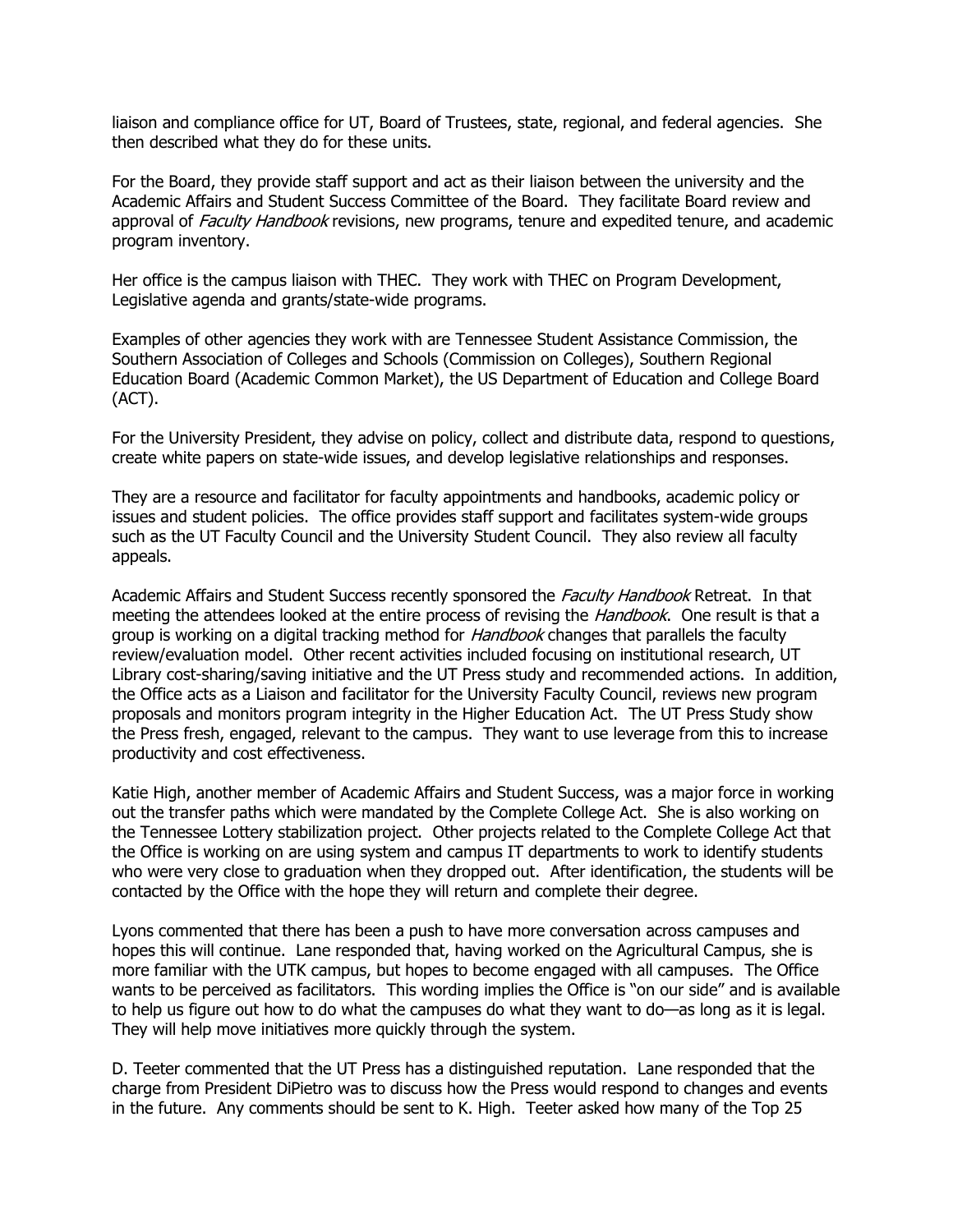colleges still have a University Press. The response was that all of them have one. Teeter then asked how many UT faculty publish in UT Press. He was concerned that too many publications were from outside UT. The general response from the audience was that the role of the University Press was no longer to publish works only by authors from the "home" university. In fact, the current trend is NOT to publish in a "home university". UT Press has developed a niche for Appalachian Studies. Most of their publications deal with that niche, regardless of where the author works.

Discussion then moved to low producing programs. Lane said all programs have goals for numbers of graduates. If they do not meet their goals, they are listed as "low producing." When that happens, THEC is notified and the program must respond. In the past, they asked for these data sporadically, but the University must have the response ready if asked. S. Martin says that new programs must meet the goals they set when proposing the program for approval. If those are not met, the program must respond. THEC is beginning to increase scrutiny of these low producing programs. Just because a program is low producing, does not mean the program will be cancelled. There are many legitimate reasons for the low numbers. However, the Program has to respond.

Birdwell knew of a case where the data were wrong and had not been reviewed by the faculty in that Department before it was sent forward. He felt that the data needed to be correct, especially if it was going to THEC. Lane responded that D. Hengstler in the Office spends much time and energy on responding to requests from THEC. She tries to discover all errors and inconsistencies and attempts to correct them. There is a campus search for a leader for Institutional Research. Lane hopes the position will be filled shortly. When it is filled, the number of errors and discrepancies should decrease.

In relation to the open position, Anfara mentioned the issues with changes to the *Faculty Handbook* will be improved by the tracking system currently under development. There were some changes that weren't in place now that should have been. Hopefully, the tracking system would help with this type of issue.

Anfara announced there was a *Handbook* retreat. Attending for the UTK Senate were S. Thomas, P. Daves and S. Gardial. Anfara hopes the resolutions passed last spring will be in place by the Spring Semester.

### Emergency Management (B. Gard)

The final speaker was Brian Gard, Director of Emergency Management. He stated that he is helping the University develop a strategy for dealing with emergencies. One has only to consider the disasters across the country in the last year to understand that there can never be enough first responders to an emergency. The more time and effort a community takes in preparing for an emergency, the better the response will be. Resources are tight, but building communication and knowledge bases across campus and the community can be done with little money. Technology can be used to make people more effective in an emergency. UTK is NOT an emergency response organization: we are a university. We need to rely on partnerships with KEMA (Knoxville Emergency Management Agency) to have the most effective plan. We should integrate state and local officials with campus knowledge and expertise to have an effective response.

In the last year, a steering committee has been established to help in idea generation and implementation. Zone coordinators have been assigned. Essentially, this organization commits the University to an organizational plan in case of emergency. A bridge conference call can be initiated by dialing one number and the response team immediately begins working together. UTK hosted the SEC Police and Emergency Management Conference where all the universities learned from each other. The websites for Emergency responses are being redesigned. Gard is also working to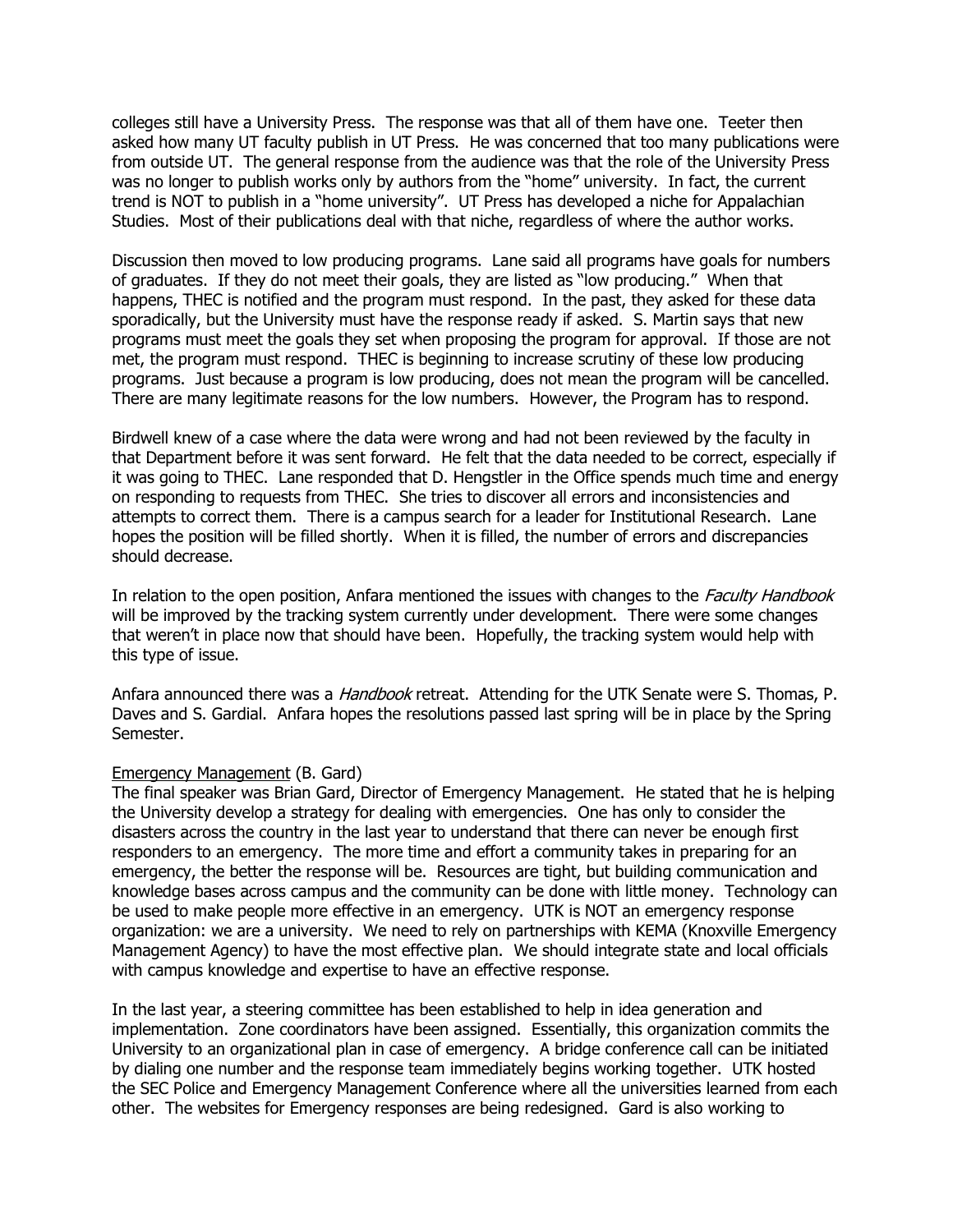implement changes to the UT Alert phone messaging system by writing pre-scripted messages and improving distribution of emergency messages.

Improving and coordinating emergency preparedness does cost money. That's difficult to find. A major step was taken when a full time Emergency Manager (Gard) was hired. Software was purchased and will be installed in November allowing alerts to be sent to various off campus organizations and news media in addition to campus employees and students. The campus emergency program is now available through BlackBoard.

The most important part of an emergency response is the first 15-30 minutes—before the police and fire departments arrive. It takes as much as 3 years to move from a planning stage to the ability to hold full scale exercises. The System is funding the credentialing system for emergency responders.

While processes are important with Knoxville and UT, relationships are more important. Gard is leveraging existing relationships based on other joint activities, like football traffic control. The Knoxville fire department is more engaged with UT than they have ever been. There is a signed Memorandum of Understanding with the Red Cross. We are better integrated at all levels than we have ever been. We are doing joint planning with KEMA.

Faculty are encouraged to contact Gard with questions, problems or comments. He needs faculty support. Faculty will be the experts and will have to lead students to respond appropriately. Students will follow the example set by faculty.

Campus operations will fundamentally change in an emergency. Emergency Operations Center (EOC) becomes the center. Everything has to go through the EOC. Don't contact Staples or police or any other body. Everything goes through the EOC. During recovery, EOC will be working with the Chancellor's cabinet. Departments and Colleges need to begin NOW to plan for recovery. Experience has shown that those who are prepared incur less cost and spend less time in recovery.

Emergency Operations depend on campus teaching and researching. Disaster often creates new opportunities. Things don't go back to "normal." Instead a NEW normal is created. Recovery creates the opportunity to make something what it should be, not what it was. Rebuilding back as things were can waste time and money.

Lyons mentioned the tornado in Alabama. What preparation do we have in case we have a similar situation? Gard replied that tornados are "no warning" events. If one occurs, the nearest shelter is the best shelter. Zone coordinators can identify responses as can the online training faculty and staff have been asked to take. Gard will push as much information out as possible and let people make their own informed choices. Exact plans are in process. In the case of a tornado, the best advice is to get to the lowest, central area.

M. McAlpin asked what the proper response should be to a tornado warning during class. He understands the best response is to get in the hall. However, this affects the academics and the Provost needs to be contacted.

L. Han asked what he should do if he receives a UT Alert about a shooting. Gard responded that UT MUST send an alert for the incident. They treat this as an ongoing event until they are sure that it has ended. Recipients should respond with the assumption this is an active shooting incident until told otherwise. They will have to make their own decisions on what the safest action is.